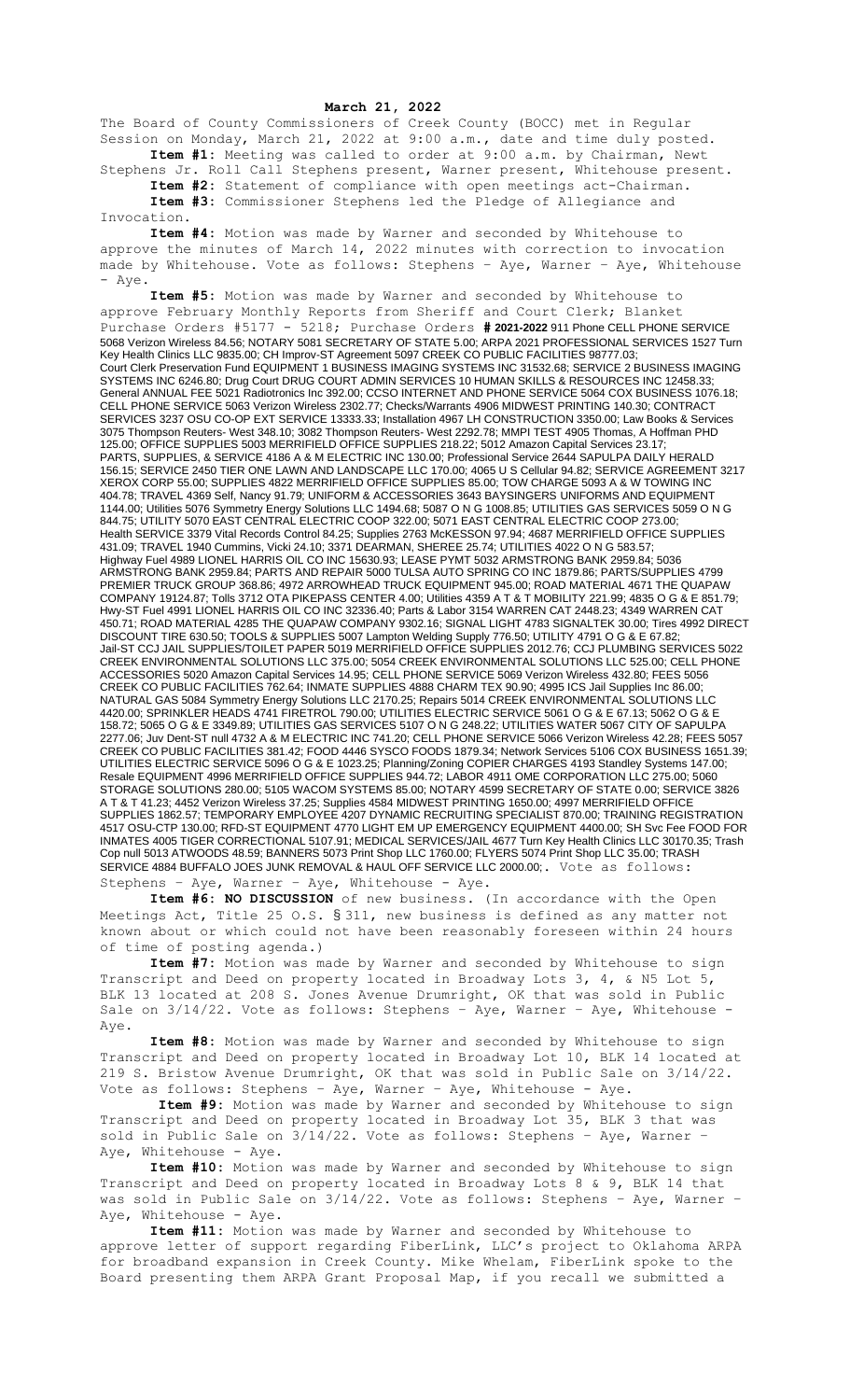joint request for federal funds with Cimtel previously. There was \$200 million dollars available, that was divided out to thirteen individuals and none of those thirteen was in Oklahoma. So, we would like to ask for your support to apply for the State funds available. The County would not have any responsibilities over this grant. The Board discussed portions of the proposed services. Stephens stated they might want to look into 49th W. Ave, a little deeper due to the heavy number of utilities that are already there. Whelam discussed that this is a major infrastructure project that could be built off of in the future. Our goal is to serve over half of Oklahoma in the next ten years. With this proposal we would be adding service to the disproportioned areas of Town of Kiefer, Town of Mounds and Town of Kellyville offering 1gb to 36,000 homes. This is roughly about a \$20 million dollar project; we are dedicated in making an impact to those rural communities where there are no options of internet currently. The Board asked if the application process is competitive, Whelam and Andrew Goforth stated yes. This would also be able to be run to homes with no installation costs to residents, the application is due at the end of this month, we have provided a drafted letter for the Board to consider. Stephens stated that this could be huge for our county, this makes sense to support, as this would serve the most people. Vote as follows: Stephens – Aye, Warner – Aye, Whitehouse - Aye.

**Item #12 DISCUSSION ONLY/NO ACTION** on presentation and discussion of petition by residents of the Graceland subdivision for the asphalt overlay of Graceland Road (.8 mile), 179<sup>th</sup> W. Avenue (.4 mile), 171<sup>st</sup> St. S. (.5 mile) and 169th St. S. (.3 mile), a total of two miles- Matt Sercrist. Mr. Sercrist presented a petition with 122 residents' signatures, along with picture of the reference roads. Sercrist spoke about the lack of maintenance and deterioration of the roads over the last 20 years. In 1992, we petitioned the Board to have Graceland worked on, in 2003 it finally became a hard surfaced road. It has hardly been maintained since then. We ask Mr. Stephens to maintain the mentioned roads. There were several parts on 171<sup>st</sup> discussed, the east end was never finished in the original overlay. Several residents within the area spoke to the Board with their concerns Shirley Stepp, James and Debra Dubois and Mike Dowler. Dowler spoke about their portion not being county maintained and asked how they could add this portion to the county maintenance. Our resources for material and financing are getting very limited. Over the years, we have spent a lot of money to maintain that portion, but we cannot continue. Stephens spoke to the residents about his current plan and how the portions mentioned have been neglected. I cannot give you a timeline. As, we have no knowledge of what our budget will look like. We receive 1/3 cent sales tax to maintain our roads. Stephens updated the residents with his current progress of Maple Dr. 151st St. S., Farley Dr., W. 171<sup>st</sup> St. S., Slick Rd north end, 211<sup>th</sup> St. Bridge and 273<sup>rd</sup> St. Bridge you can see that we are making progress in the areas, that we just took over on 1/1/22. Stephens gave the residents a background of when he took office in 2011 and all of the progress that District #1 has accomplished, with adding of roads and getting the roads from gravel to overlays. I have been very fortunate to have done what I have, with a new building, equipment and upkeep of our roads, I ask that you just give me some time and you will see a difference. Stephens discussed the process for residents to add portions of their road to the County Maintenance System, there is a process that has to be followed. Public Safety is my highest priority, but we also have the responsibility of using our money where it serves the most people. We are focusing on major routes currently, then we will re-evaluate our plan to include side streets. Stephens discussed the upcoming of 750 homes to the Kellyville area, you have to have good infrastructure first to attract growth. This is what we are doing. Residents spoke about current patch work on Graceland and their concerns with patch work over patch work and how that can impact the roads condition. Stephens also discussed the current equipment used for patching. A resident from Whiperwheel Rd and 178th also inquired about adding their portion to the County Maintenance System. Stephens discussed the county helping with culverts on county-maintained portions.

**Item #13:** Motion was made by Warner and seconded by Whitehouse to let for **Bid#22-7 Financing of a Used Fire Truck Equipment for Olive Volunteer Fire Department** to be opened 4-4-22. Jana Thomas stated that Limestone Fire Protection District from Claremore is having a sealed bid for two used tenyear-old fire trucks. We are letting for financing to see, if an entity would finance the purchase of the equipment. Once, we receive the bids, then Olive will review them to see if they will be submitting a sealed bid on trucks. The deadline to submit the Bid is 4/8/22.Stephens stated this a unique situation that they are letting for bid for financing first, to know if they can bid on the equipment. Matt Laffoon with Olive Volunteer Fire Department was present. Vote as follows: Stephens – Aye, Warner – Aye, Whitehouse - Aye.

**Item #15:** Motion was made by Warner and seconded by Whitehouse to approve Utility Permit from Oklahoma Communications Systems, LLC dba TDS Telecom per County Specs for aerial cooper cable by overhead crossing, size